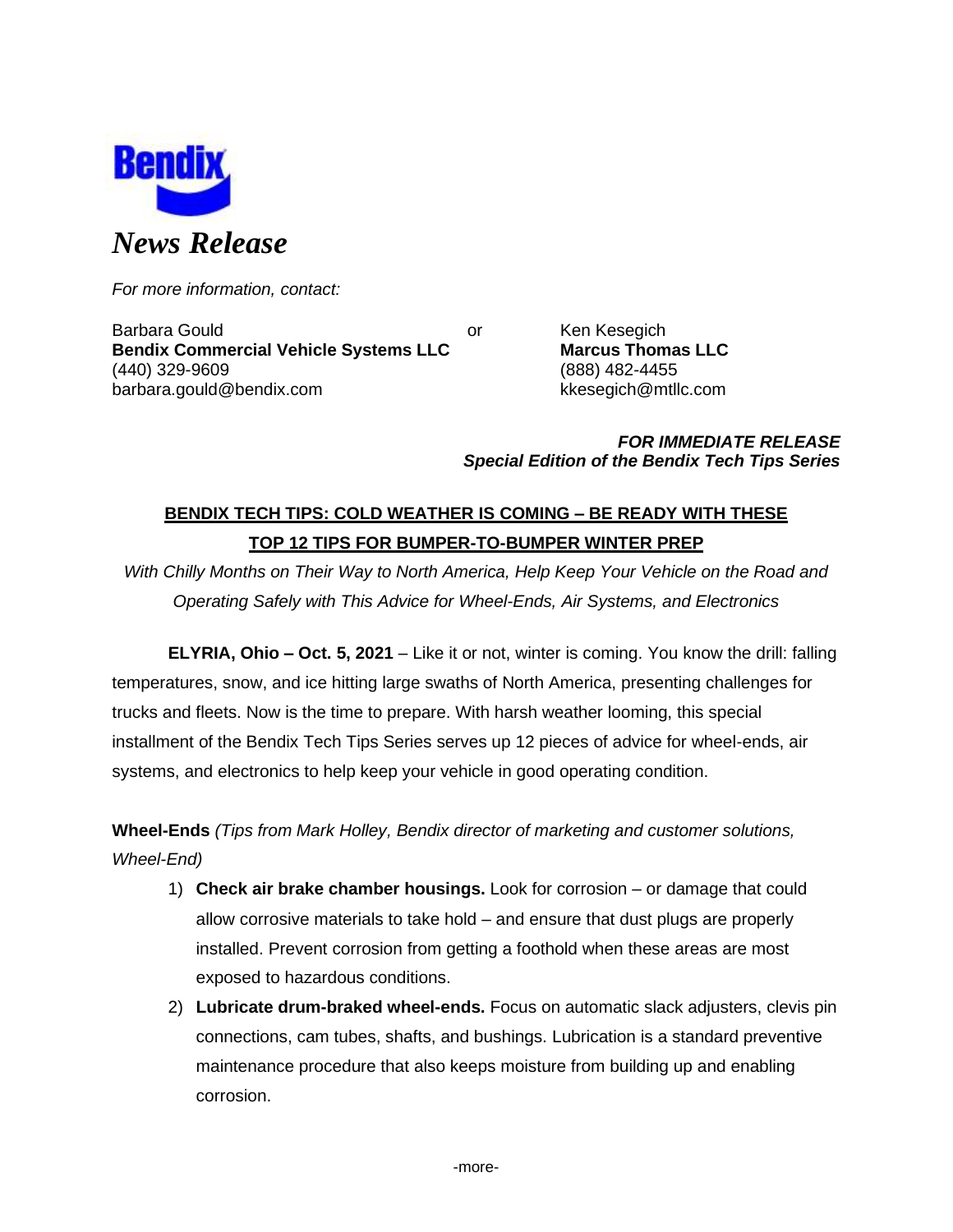- 3) **On wheel-ends with air disc brakes, check the guide pins and inspect the boots for tears or punctures.** Openings could permit corrosion of the caliper within. Replace any pins or boots as needed. Verify that the shear adapter cover is in place and fully seated.
- 4) **Ensure free movement of air disc brake pads in the carrier.** If necessary, remove them and clean the carrier surface with a wire brush – and make sure that the brake moves freely on its guidance system.

# **Air Systems** *(Tips from Richard Nagel, Bendix director of marketing and customer solutions, Air Supply and Drivetrain)*

- 1) **Keep it dry.** Moisture in the air system can condense and freeze, increasing the odds of brake and valve malfunctions. If the air dryer cartridge hasn't been replaced lately, now is the time to do it. Bendix recommends oil-coalescing cartridges like the PuraGuard® , since oil aerosols passed into the system can be particularly harmful.
- 2) **Check the dryer's purge valve for corrosion or grit accumulation and replace it if necessary.** Corrosive road chemicals can damage the purge valve, and putting in a new one as a safeguard is a relatively quick and simple bit of preventive maintenance that can save bigger headaches in the future.
- 3) **Manually drain the air tanks.** Today's vehicles use compressed air for more nonbraking functions, including automated manual transmissions (AMTs), advanced safety systems, and emissions controls. It's always advisable to manually drain the air tanks at the start of the cold weather season. Draining every three months is generally sufficient for typical line haul trucks, but more often – monthly or even weekly – is recommended for vehicles with high air demand, like vocational trucks.
- 4) **Avoid using de-icing solutions on an air system – unless it's an emergency.** They can corrode O-rings and valve seals. (If one must be used, limit the exposure to as small an area as possible and keep an eye on the affected parts.)

**Electronics and Controls** *(Tips from TJ Thomas, Bendix director of marketing and customer solutions, Controls)*

1. **Remember that driver assistance technologies – like stability control and collision mitigation – rely on maintenance of complementary systems like tires and the brakes to ensure performance in the field.** Maintaining these systems is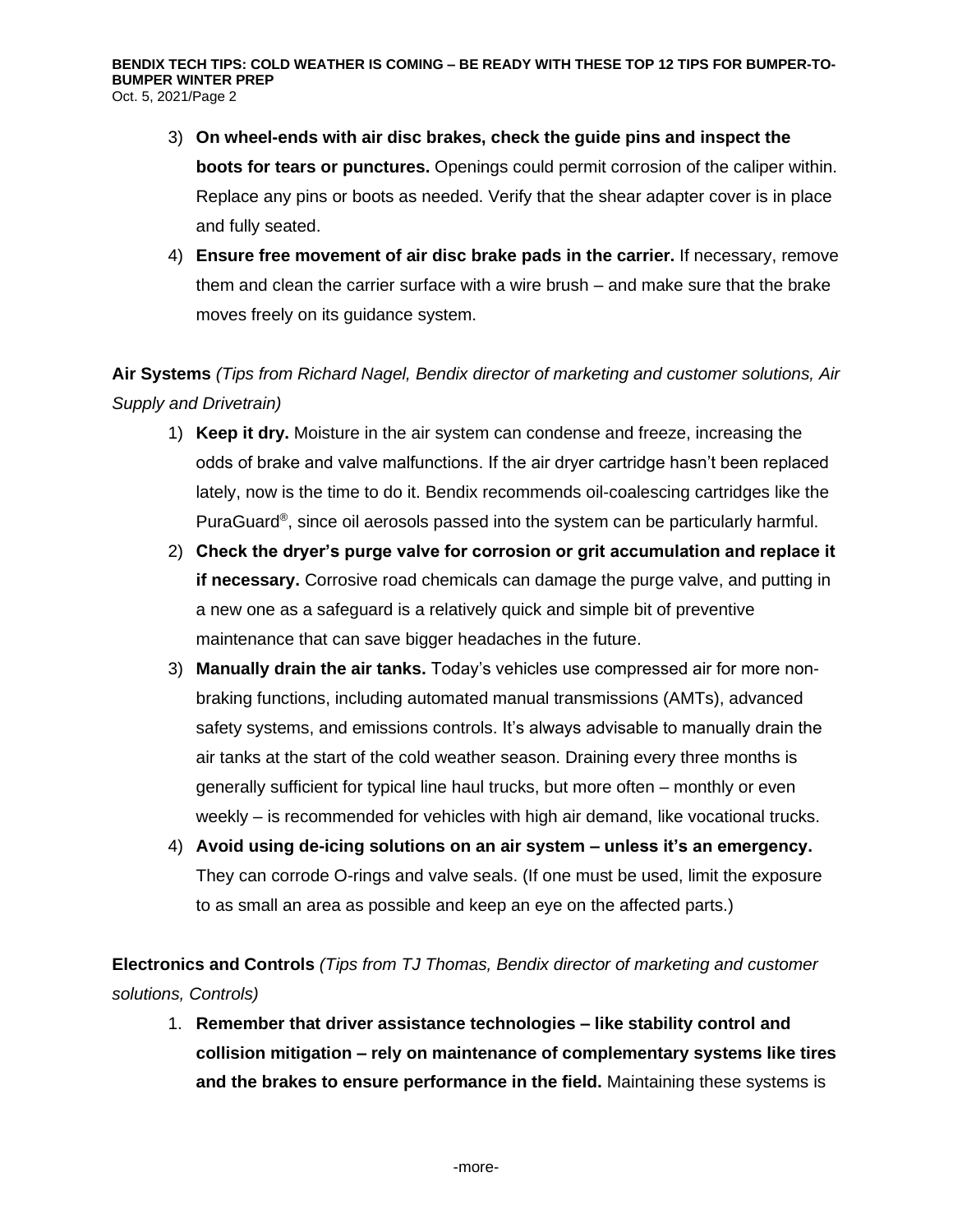especially critical in winter when electronic systems may be called on more often to help mitigate crashes. Check tires for adequate tread depth and proper wear, and wheel-ends for tight bolts and cracks.

- 2. **If a DTC (diagnostic trouble code) light on the dash is illuminated, then run a diagnostic check to make sure tire pressure monitoring systems are operating properly.** Internal and external temperature swings, along with slick road conditions, make running on the right tire pressure exceedingly important in the winter.
- 3. **Keep external cameras and radar sensors – forward-mounted collision mitigation units, for instance – clear of snow and ice.** Check them prior to getting on the road as part of your pre-check inspection.
- 4. **During normal preventive maintenance activity or if you believe there is a problem, verify connections to ensure they are secure and watertight.** Salt and other road chemicals can cause corrosion, which can ruin connectors and components.

Preparation and preventive maintenance help fleets and owner-operators avoid the toll that winter hazards can take on their trucks. These efforts in the shop and on the road can help keep vehicles running smoothly and safety.

Bendix safety technologies complement safe driving practices. No commercial vehicle safety technology replaces a skilled, alert driver exercising safe driving techniques and proactive, comprehensive driver training. Responsibility for the safe operation of the vehicle remains with the driver at all times.

Information in the Bendix Tech Tips series can be found in the Bendix multimedia center at knowledge-dock.com. Further instructional videos and interactive training on wheel-ends, air systems, and electronics are available at the Bendix On-Line Brake School, [www.brake](http://www.brake-school.com/)[school.com.](http://www.brake-school.com/) For more information, contact the Bendix Tech Team at 1-800-AIR-BRAKE.

### **About the Bendix Tech Tips Series**

Bendix, the North American leader in the development and manufacture of leading-edge active safety, air management, and braking system technologies, is committed to helping keep commercial vehicles on the road and in good working condition. The Bendix Tech Tips series addresses common commercial vehicle maintenance questions and issues concerning the total range of components found within foundation and air brake systems, as well as advanced safety systems.